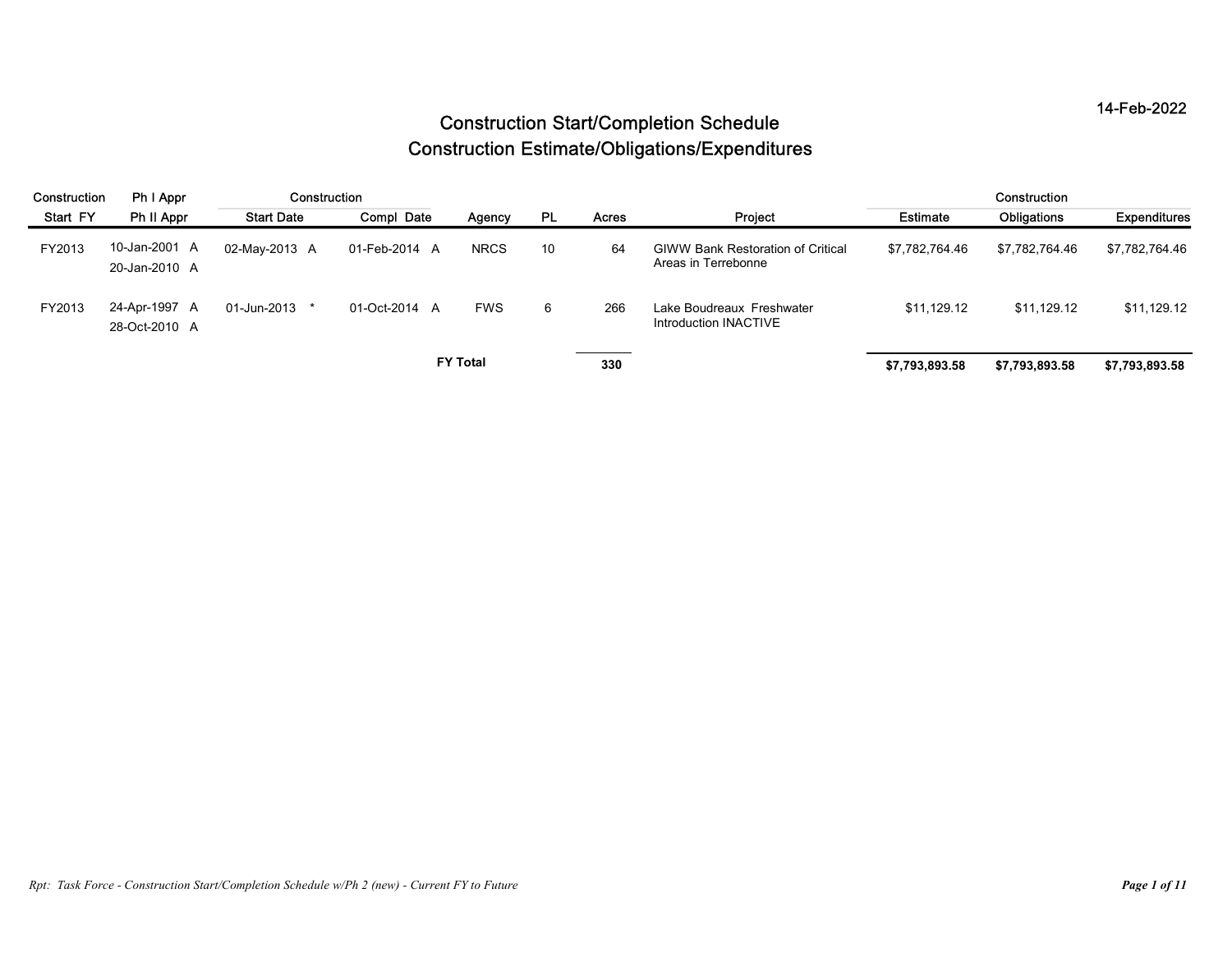|              |                                |                   |               |                                                       |           |                                        | <b>Construction Start/Completion Schedule</b>      |                 |                 | 14-Feb-2022     |
|--------------|--------------------------------|-------------------|---------------|-------------------------------------------------------|-----------|----------------------------------------|----------------------------------------------------|-----------------|-----------------|-----------------|
|              |                                |                   |               | <b>Construction Estimate/Obligations/Expenditures</b> |           |                                        |                                                    |                 |                 |                 |
| Construction | Ph I Appr                      | Construction      |               |                                                       |           |                                        |                                                    |                 | Construction    |                 |
| Start FY     | Ph II Appr                     | <b>Start Date</b> | Compl Date    | Agency                                                | <b>PL</b> | Acres                                  | Project                                            | Estimate        | Obligations     | Expenditures    |
| FY2014       | 25-Oct-2007 A<br>19-Jan-2011 A | 21-Apr-2014 A     | 30-Jun-2015 A | <b>NMFS</b>                                           | 17        | 186                                    | Bayou Dupont Ridge Creation &<br>Marsh Restoration | \$33,950,437.94 | \$34,099,880.57 | \$34,099,880.57 |
|              |                                | 01-Sep-2014 *     | 01-Sep-2018   | <b>NRCS</b>                                           | 20        | 274                                    | Kelso Bayou Marsh Creation<br>TRANSFER             | \$0.00          | \$0.00          | \$0.00          |
| FY2014       | 19-Jan-2011 A<br>22-Jan-2014 * |                   |               |                                                       |           |                                        |                                                    |                 |                 |                 |
|              |                                |                   |               | <b>FY Total</b>                                       |           | the contract of the contract of<br>460 |                                                    | \$33,950,437.94 | \$34,099,880.57 | \$34,099,880.57 |
|              |                                |                   |               |                                                       |           |                                        |                                                    |                 |                 |                 |
|              |                                |                   |               |                                                       |           |                                        |                                                    |                 |                 |                 |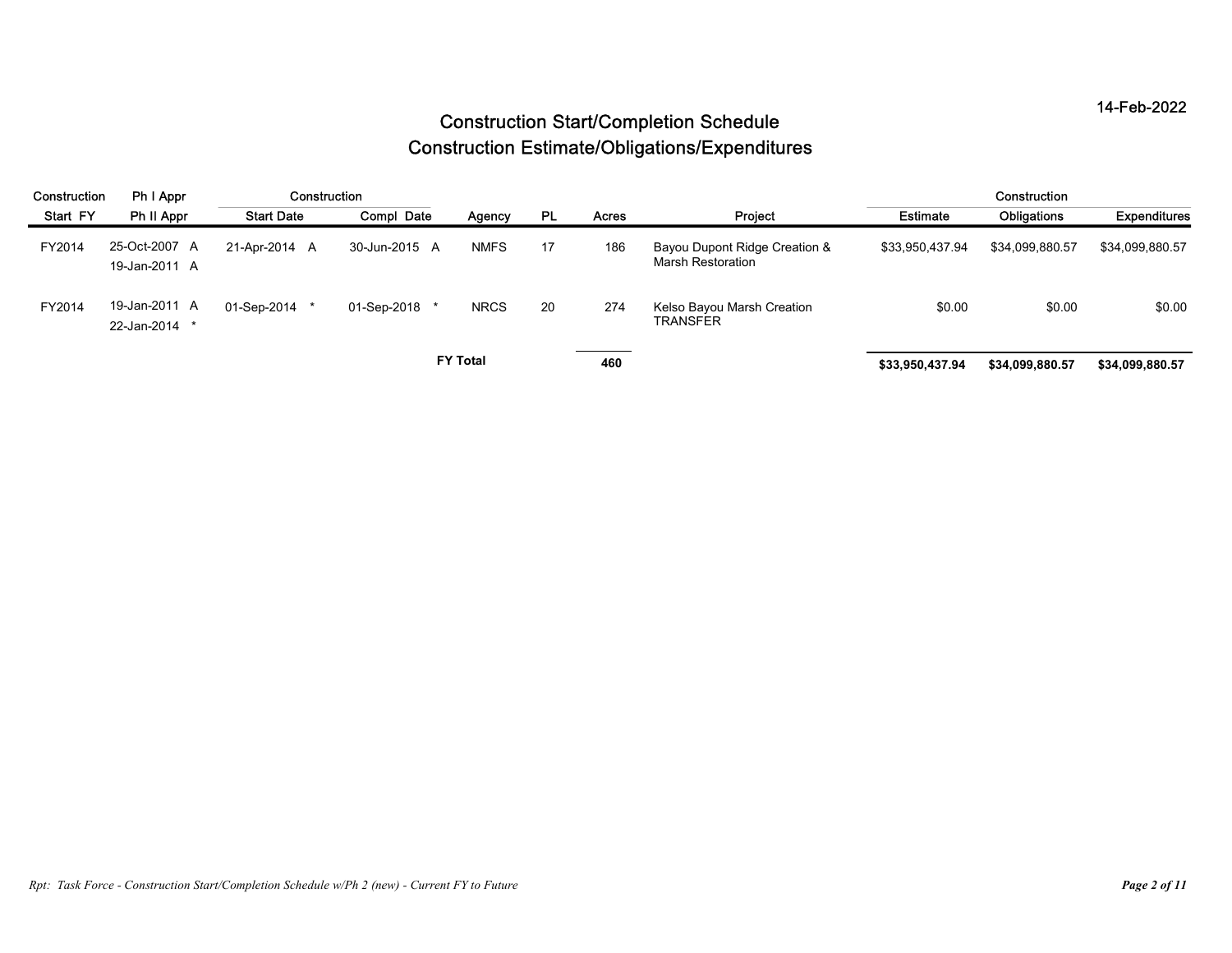|              |                                |                   |                                                       |                 |           |             | <b>Construction Start/Completion Schedule</b>         |                 |                | 14-Feb-2022    |
|--------------|--------------------------------|-------------------|-------------------------------------------------------|-----------------|-----------|-------------|-------------------------------------------------------|-----------------|----------------|----------------|
|              |                                |                   | <b>Construction Estimate/Obligations/Expenditures</b> |                 |           |             |                                                       |                 |                |                |
| Construction | Ph I Appr                      | Construction      |                                                       |                 |           |             |                                                       |                 | Construction   |                |
| Start FY     | Ph II Appr                     | <b>Start Date</b> | Compl Date                                            | Agency          | <b>PL</b> | Acres       | Project                                               | <b>Estimate</b> | Obligations    | Expenditures   |
| FY2015       | 21-Jan-2009 A<br>21-Jan-2009 A | 05-Mar-2015 A     | 31-Dec-2017 A                                         | <b>NRCS</b>     | 18        | $\mathbf 0$ | Non-Rock Alternatives to Shoreline<br>Protection Demo | \$4,659,528.16  | \$4,659,528.16 | \$4,659,528.16 |
| FY2015       | 18-Oct-2006 A                  | 01-Dec-2015 *     | 01-Jul-2017 *                                         | <b>NMFS</b>     | 16        | 334         | Madison Bay Marsh Creation and<br>Terracing INACTIVE  | \$0.00          | \$0.00         | \$0.00         |
|              |                                |                   |                                                       | <b>FY Total</b> |           | 334         |                                                       | \$4,659,528.16  | \$4,659,528.16 | \$4,659,528.16 |
|              |                                |                   |                                                       |                 |           |             |                                                       |                 |                |                |
|              |                                |                   |                                                       |                 |           |             |                                                       |                 |                |                |
|              |                                |                   |                                                       |                 |           |             |                                                       |                 |                |                |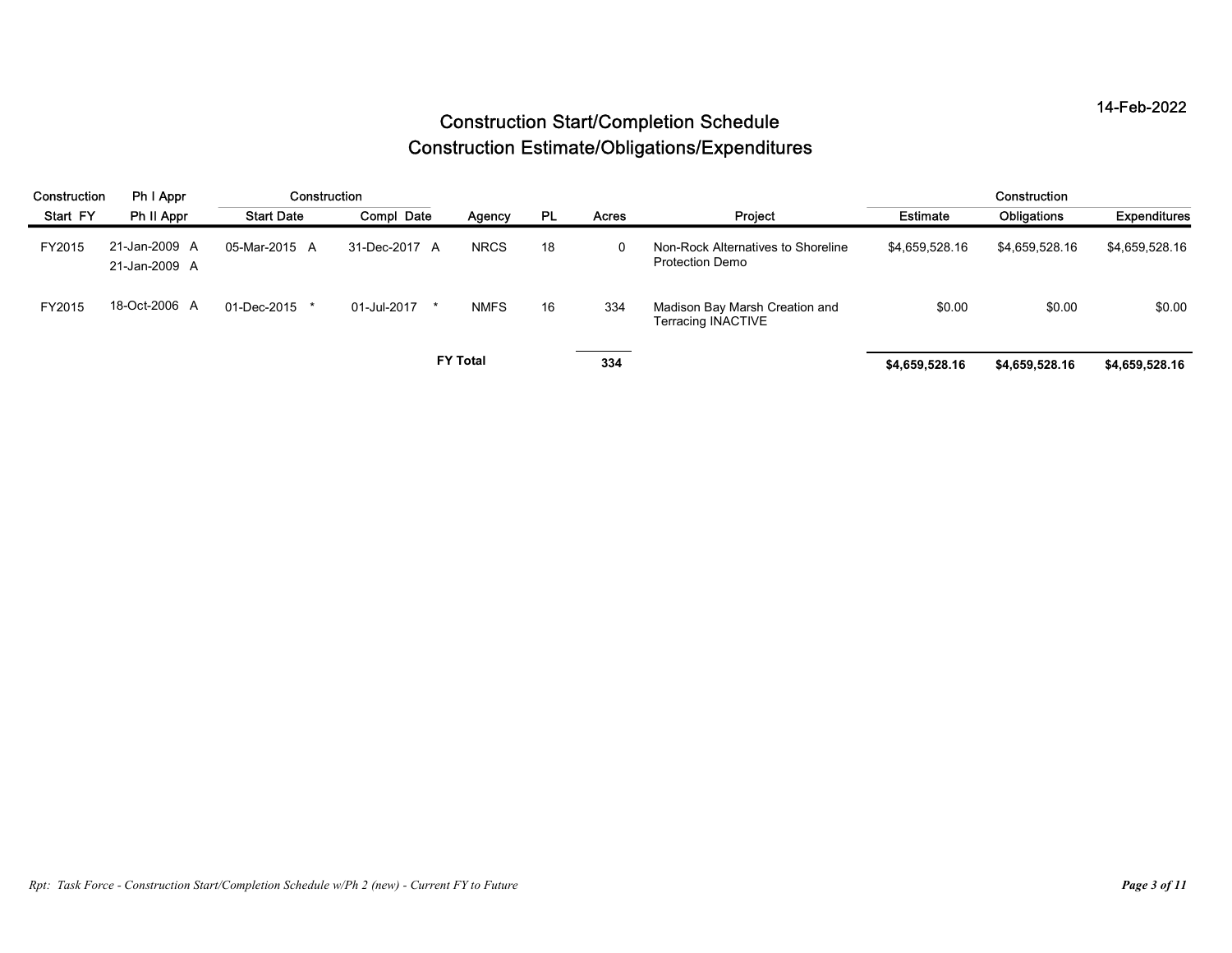|              |                                |                   |                                                                                                        |                 |    |       |                                                     |                 |                 | 14-Feb-2022     |  |  |  |
|--------------|--------------------------------|-------------------|--------------------------------------------------------------------------------------------------------|-----------------|----|-------|-----------------------------------------------------|-----------------|-----------------|-----------------|--|--|--|
|              |                                |                   | <b>Construction Start/Completion Schedule</b><br><b>Construction Estimate/Obligations/Expenditures</b> |                 |    |       |                                                     |                 |                 |                 |  |  |  |
| Construction | Ph I Appr                      | Construction      |                                                                                                        |                 |    |       |                                                     |                 | Construction    |                 |  |  |  |
| Start FY     | Ph II Appr                     | <b>Start Date</b> | Compl Date                                                                                             | Agency          | PL | Acres | Project                                             | <b>Estimate</b> | Obligations     | Expenditures    |  |  |  |
| FY2016       | 25-Oct-2007 A<br>19-Jan-2012 A | 31-Jul-2015 A     | 01-Jun-2018 A                                                                                          | <b>FWS</b>      | 17 | 409   | South Lake Lery Shoreline and<br>Marsh Restoration  | \$25,029,372.00 | \$23,949,220.38 | \$23,949,220.38 |  |  |  |
| FY2016       | 24-Jan-2013 A<br>14-May-2015 A | 07-Dec-2015 A     | 29-Jun-2017 A                                                                                          | EPA             | 22 | 118   | Bayou Dupont Sediment Delivery-<br>Marsh Creation 3 | \$12,507,266.93 | \$12,507,266.93 | \$12,507,266.93 |  |  |  |
|              |                                |                   |                                                                                                        | <b>FY Total</b> |    | 527   |                                                     | \$37,536,638.93 | \$36,456,487.31 | \$36,456,487.31 |  |  |  |
|              |                                |                   |                                                                                                        |                 |    |       |                                                     |                 |                 |                 |  |  |  |
|              |                                |                   |                                                                                                        |                 |    |       |                                                     |                 |                 |                 |  |  |  |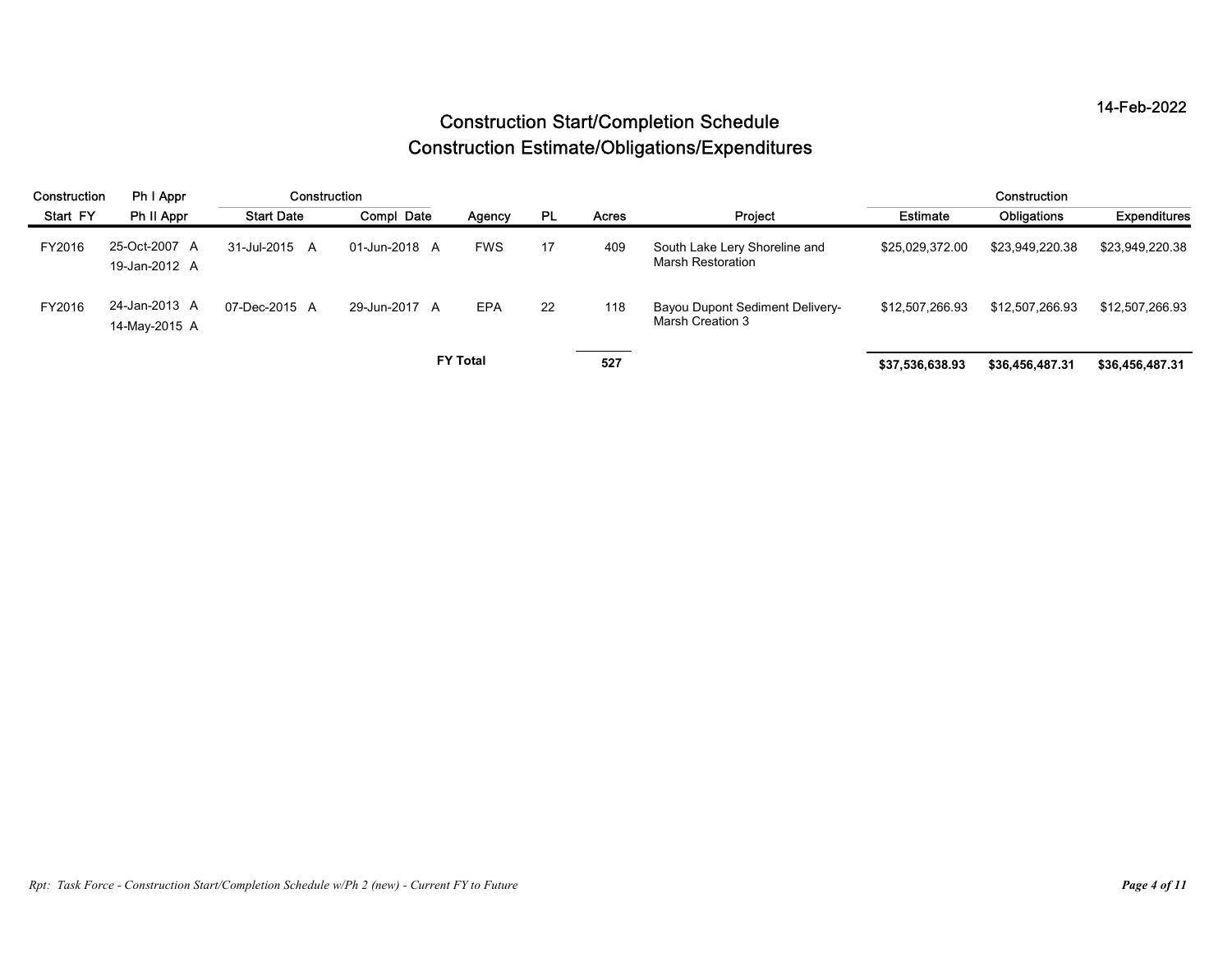|                    |                                              |                                    |                             |                       |                 |                     |                                                                                                        |                                    |                                | 14-Feb-2022                     |
|--------------------|----------------------------------------------|------------------------------------|-----------------------------|-----------------------|-----------------|---------------------|--------------------------------------------------------------------------------------------------------|------------------------------------|--------------------------------|---------------------------------|
|                    |                                              |                                    |                             |                       |                 |                     | <b>Construction Start/Completion Schedule</b><br><b>Construction Estimate/Obligations/Expenditures</b> |                                    |                                |                                 |
| Construction       | Ph I Appr                                    | Construction                       |                             |                       |                 |                     |                                                                                                        |                                    | Construction                   |                                 |
| Start FY<br>FY2017 | Ph II Appr<br>19-Jan-2012 A<br>22-Jan-2015 A | <b>Start Date</b><br>01-Oct-2016 A | Compl Date<br>21-Jan-2019 A | Agency<br><b>NMFS</b> | <b>PL</b><br>21 | <b>Acres</b><br>433 | Project<br>Oyster Bayou Marsh Restoration                                                              | <b>Estimate</b><br>\$24,938,671.74 | Obligations<br>\$24,938,671.74 | Expenditures<br>\$24,938,671.74 |
| FY2017             | 16-Jan-2002 A<br>15-Feb-2007 A               | 01-Dec-2016 A                      | 07-Jul-2017 A               | <b>NRCS</b>           | 11              | 45                  | <b>Grand Lake Shoreline Protection</b>                                                                 | \$4,041,356.39                     | \$4,041,356.39                 | \$4,041,356.39                  |
| FY2017             | 20-Jan-2010 A<br>24-Jan-2013 A               | 25-Jan-2017 A                      | 30-Nov-2018 A               | <b>FWS</b>            | 19              | 452                 | Lost Lake Marsh Creation and<br>Hydrologic Restoration                                                 | \$28,414,381.00                    | \$27,909,370.38                | \$27,909,370.38                 |
| FY2017             | 18-Oct-2006 A<br>20-Jan-2017 *               | 30-Jun-2017                        | 10-Jul-2018                 | COE                   | 16              | 888                 | Southwest LA Gulf Shoreline<br>Nourish & Protect TRANSFER                                              | \$0.00                             | \$0.00                         | \$0.00                          |
|                    |                                              | 01-Sep-2017 *                      | 01-Jul-2018                 | <b>NRCS</b>           | 18              | 233                 | Central Terrebonne Freshwater<br><b>Enhancement TRANSFER</b>                                           | \$0.00                             | \$0.00                         | \$0.00                          |
| FY2017             | 21-Jan-2009 A<br>22-Jan-2017 *               |                                    |                             |                       |                 |                     |                                                                                                        |                                    |                                |                                 |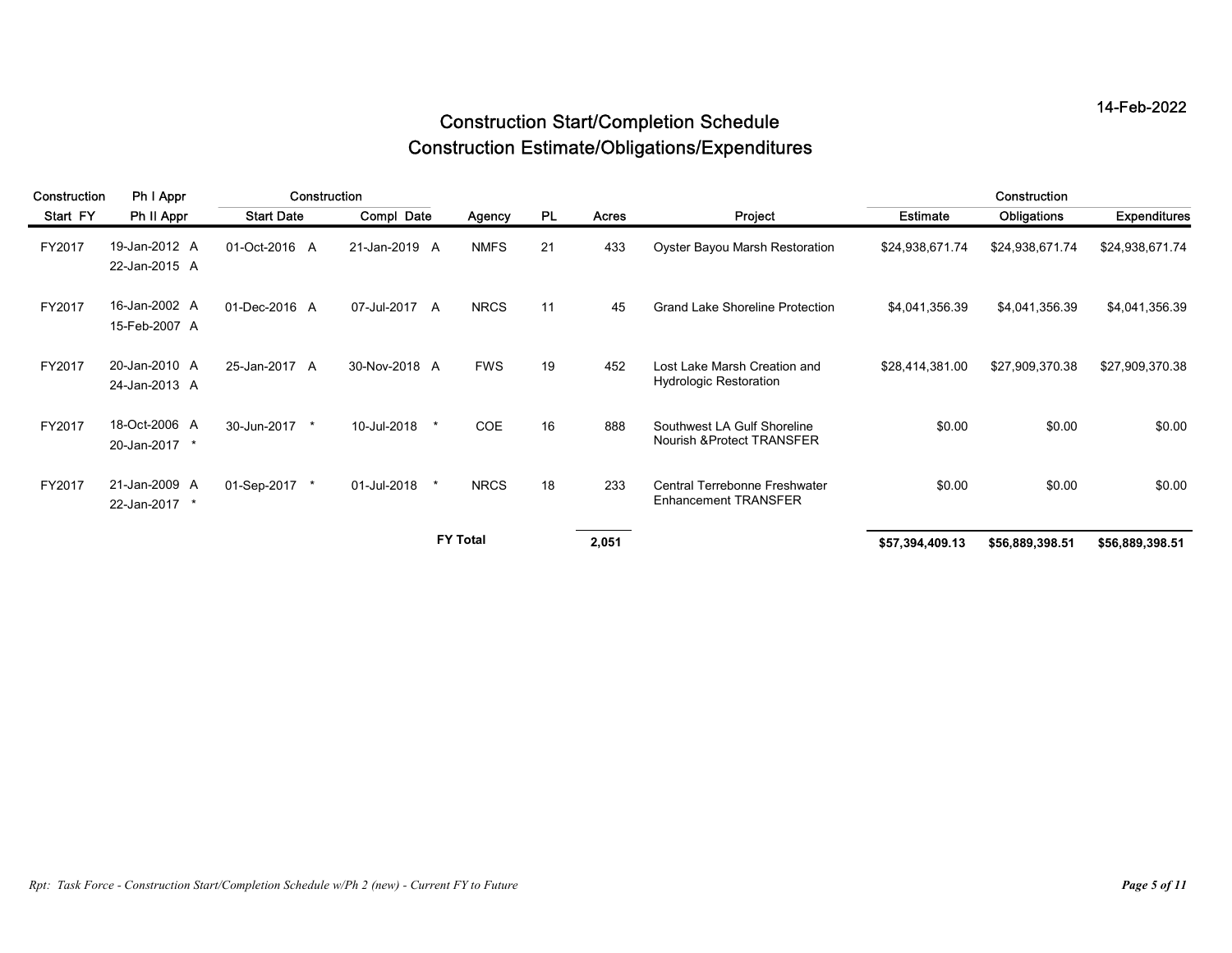|                    |                                              |                                   |                           |                      |                 |              | <b>Construction Start/Completion Schedule</b><br><b>Construction Estimate/Obligations/Expenditures</b> |                                    |                                                 | 14-Feb-2022                     |
|--------------------|----------------------------------------------|-----------------------------------|---------------------------|----------------------|-----------------|--------------|--------------------------------------------------------------------------------------------------------|------------------------------------|-------------------------------------------------|---------------------------------|
| Construction       | Ph I Appr                                    | Construction<br><b>Start Date</b> |                           |                      |                 |              |                                                                                                        |                                    | Construction                                    |                                 |
| Start FY<br>FY2018 | Ph II Appr<br>19-Jan-2011 A<br>22-Jan-2015 A | 01-Sep-2017 A                     | Compl Date<br>01-Dec-2018 | Agency<br><b>FWS</b> | <b>PL</b><br>20 | Acres<br>476 | Project<br>Cameron-Creole Watershed Grand<br>Bayou Marsh Creation                                      | <b>Estimate</b><br>\$20,600,444.28 | Obligations<br>\$11,407,183.28                  | Expenditures<br>\$11,407,183.28 |
| FY2018             | 10-Jan-2001 A<br>22-Jan-2016 *               | 01-Nov-2017 A                     | 31-Mar-2018               | EPA                  | 10              | $\mathbf{0}$ | Hydrologic Restoration &<br>Vegetative Planting in the Lac des<br>Allemands Swamp                      | \$1,715,768.00                     | \$2,374,902.11                                  | \$662,121.36                    |
| FY2018             | 10-Jan-2001 A<br>22-Jan-2016 A               | 01-Nov-2017 A                     | 27-May-2020 A             | <b>NMFS</b>          | 10 <sup>°</sup> | 256          | Rockefeller Refuge Gulf Shoreline<br>Stabilization                                                     | \$25,941,244.00                    | \$29,107,115.18                                 | \$22,020,391.35                 |
| FY2018             | 19-Jan-2012 A<br>21-Jan-2016 A               | 01-Apr-2018 A                     | 31-Mar-2019               | <b>NMFS</b>          | 21              | 340          | Coles Bayou Marsh Restoration                                                                          | \$15,921,120.00                    | \$14,907,932.36                                 | \$14,695,045.96                 |
| FY2018             | 20-Jan-2010 A<br>22-Jan-2014 *               | 01-Jul-2018                       | 01-Aug-2019               | <b>NRCS</b>          | 19              | 283          | Freshwater Bayou Marsh Creation                                                                        | \$0.00                             | \$0.00                                          | \$0.00                          |
| FY2018             | 19-Jan-2012 A<br>21-Jan-2018 *               | 01-Sep-2018 *                     | 01-Sep-2020 *             | <b>NRCS</b>          | 21              | 668          | LaBranche Central Marsh Creation                                                                       | \$0.00                             | \$0.00                                          | \$0.00                          |
|                    |                                              |                                   |                           | <b>FY Total</b>      |                 | 2,023        |                                                                                                        |                                    | \$64,178,576.28 \$57,797,132.93 \$48,784,741.95 |                                 |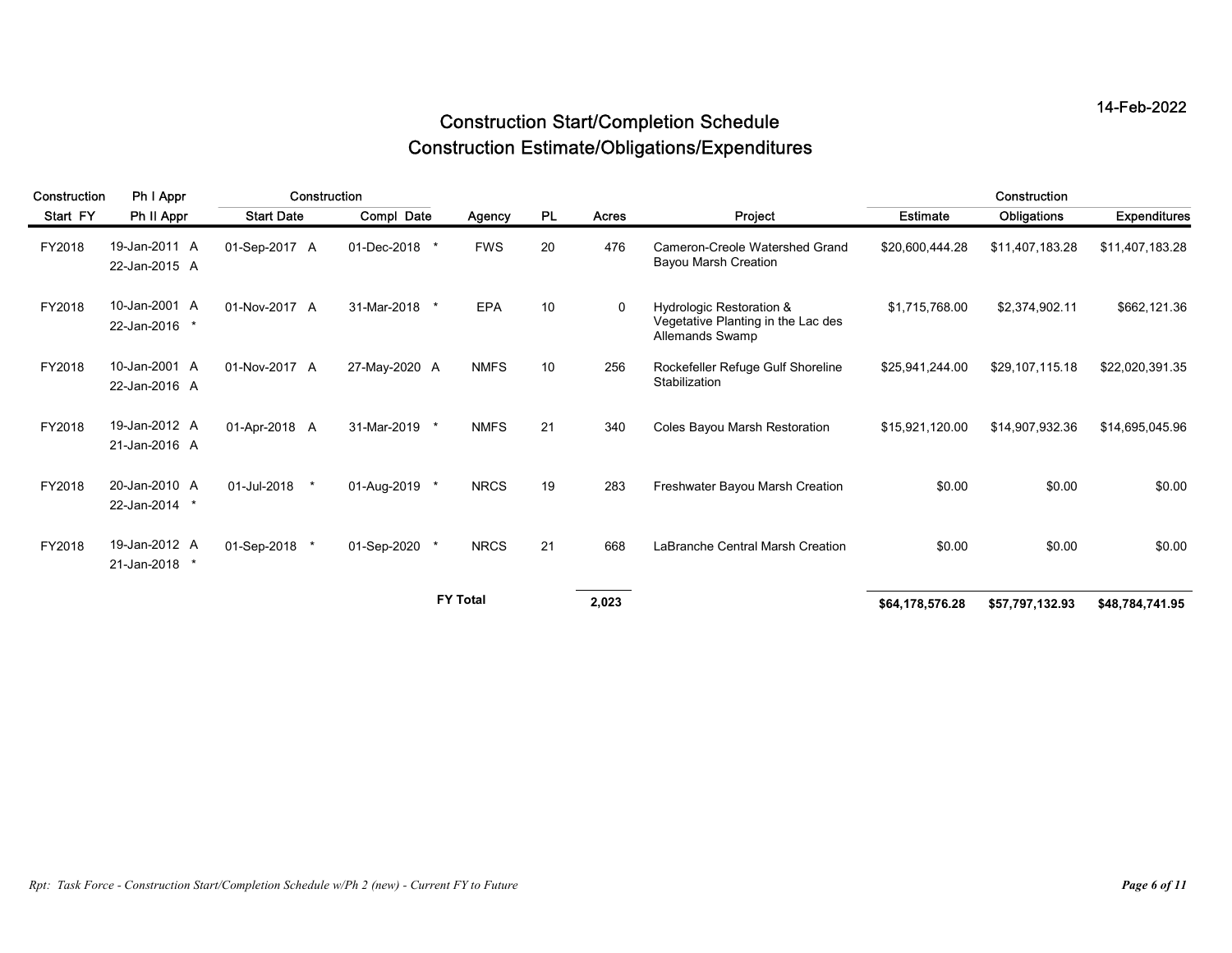|              |                                |                   |               |                                                                                                        |    |       |                                        |                 |                 | 14-Feb-2022     |  |  |  |  |
|--------------|--------------------------------|-------------------|---------------|--------------------------------------------------------------------------------------------------------|----|-------|----------------------------------------|-----------------|-----------------|-----------------|--|--|--|--|
|              |                                |                   |               | <b>Construction Start/Completion Schedule</b><br><b>Construction Estimate/Obligations/Expenditures</b> |    |       |                                        |                 |                 |                 |  |  |  |  |
| Construction | Ph I Appr                      | Construction      |               |                                                                                                        |    |       |                                        |                 | Construction    |                 |  |  |  |  |
| Start FY     | Ph II Appr                     | <b>Start Date</b> | Compl Date    | Agency                                                                                                 | PL | Acres | Project                                | <b>Estimate</b> | Obligations     | Expenditures    |  |  |  |  |
| FY2019       | 24-Jan-2013 A<br>21-Jan-2017 A | 21-Feb-2019 A     | 24-Aug-2020 * | <b>NMFS</b>                                                                                            | 22 | 292   | <b>Cameron Meadows Marsh Creation</b>  | \$29,584,907.00 | \$30,571,904.09 | \$597,117.26    |  |  |  |  |
| FY2019       | 19-Jan-2012 A<br>12-Jan-2017 A | 01-Apr-2019 A     | 01-Mar-2020 * | <b>FWS</b>                                                                                             | 21 | 432   | Northwest Turtle Bay Marsh<br>Creation | \$24,558,643.00 | \$11,378,808.33 | \$11,378,808.33 |  |  |  |  |
|              |                                |                   |               | <b>FY Total</b>                                                                                        |    | 724   |                                        | \$54,143,550.00 | \$41,950,712.42 | \$11,975,925.59 |  |  |  |  |
|              |                                |                   |               |                                                                                                        |    |       |                                        |                 |                 |                 |  |  |  |  |
|              |                                |                   |               |                                                                                                        |    |       |                                        |                 |                 |                 |  |  |  |  |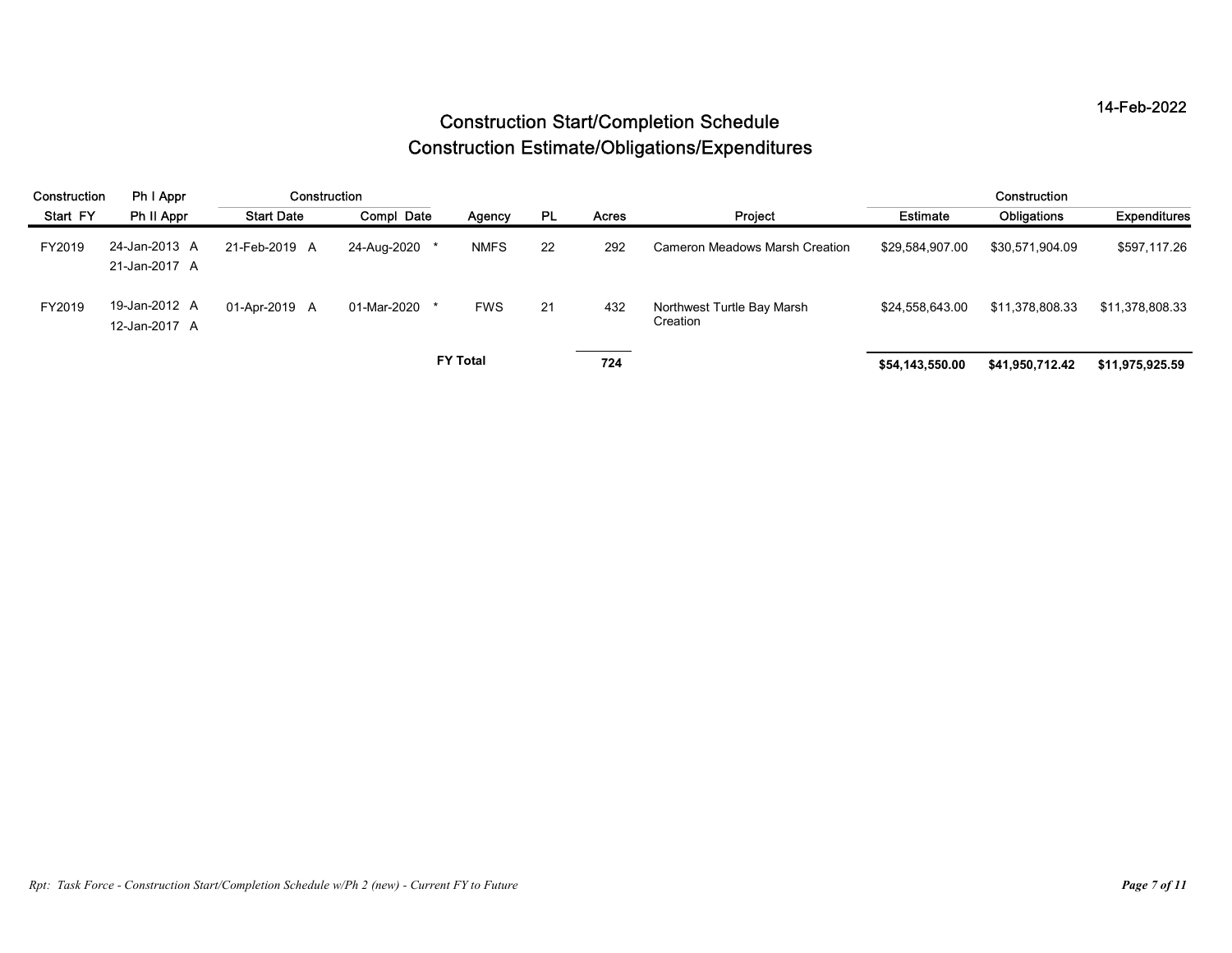|                          |                                |                                   |               |                 |    |              |                                                                                                        |                 |                             | 14-Feb-2022                |
|--------------------------|--------------------------------|-----------------------------------|---------------|-----------------|----|--------------|--------------------------------------------------------------------------------------------------------|-----------------|-----------------------------|----------------------------|
|                          |                                |                                   |               |                 |    |              | <b>Construction Start/Completion Schedule</b><br><b>Construction Estimate/Obligations/Expenditures</b> |                 |                             |                            |
|                          |                                |                                   |               |                 |    |              |                                                                                                        |                 |                             |                            |
|                          |                                |                                   |               |                 |    |              |                                                                                                        |                 |                             |                            |
| Construction<br>Start FY | Ph I Appr<br>Ph II Appr        | Construction<br><b>Start Date</b> | Compl Date    | Agency          | PL | <b>Acres</b> | Project                                                                                                | <b>Estimate</b> | Construction<br>Obligations |                            |
| FY2020                   | 20-Jan-2010 A<br>29-Jan-2020 A | 01-Sep-2020 A                     | 01-Sep-2019 * | <b>NRCS</b>     | 19 | 715          | LaBranche East Marsh Creation                                                                          | \$43,608,675.00 | \$30,442,990.07             |                            |
|                          |                                |                                   |               | <b>FY Total</b> |    | 715          |                                                                                                        | \$43,608,675.00 | \$30,442,990.07             | \$11,374.79<br>\$11,374.79 |
|                          |                                |                                   |               |                 |    |              |                                                                                                        |                 |                             | Expenditures               |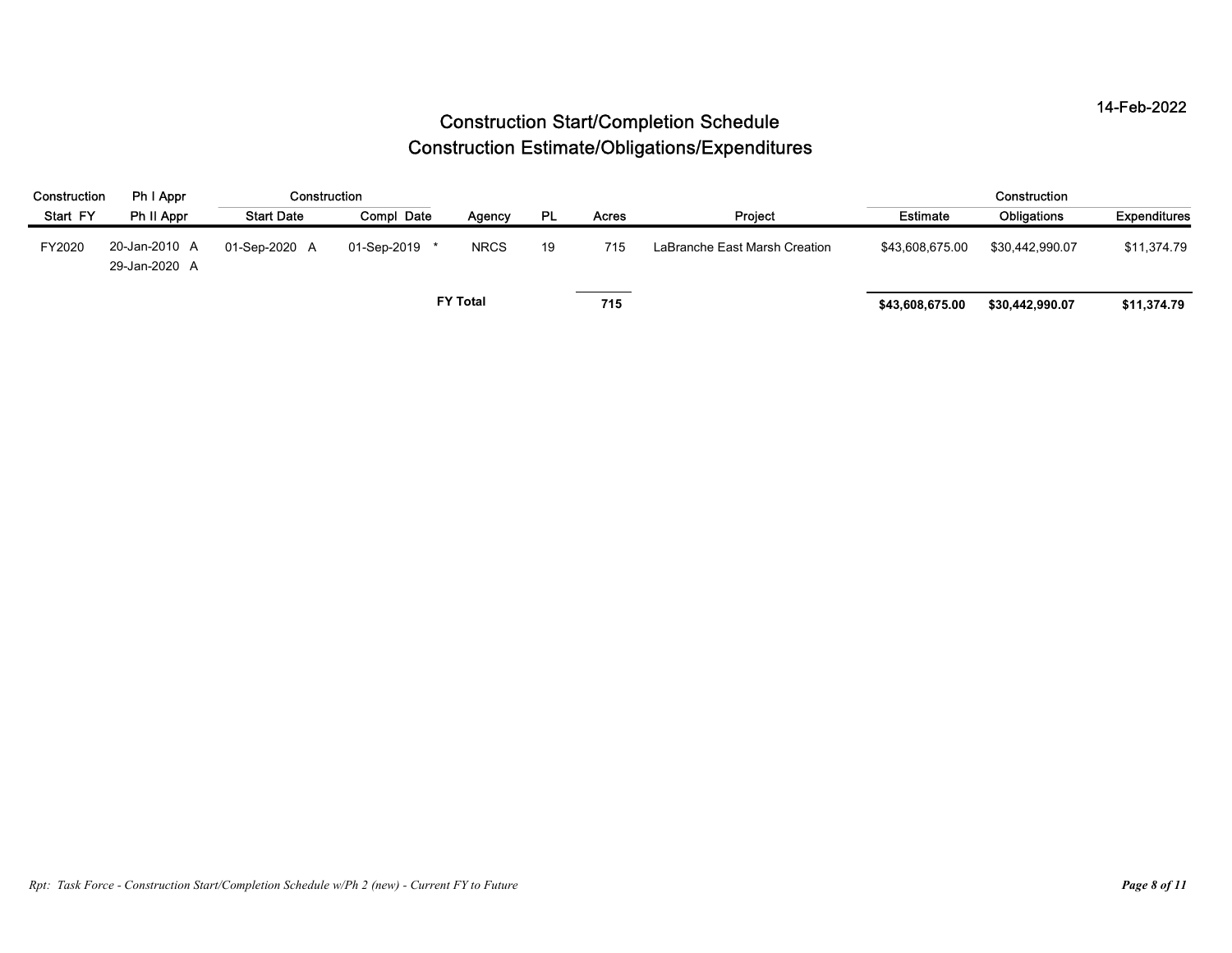|              |                                |                   |               |                 |           |              | <b>Construction Start/Completion Schedule</b>         |          |              | 14-Feb-2022  |
|--------------|--------------------------------|-------------------|---------------|-----------------|-----------|--------------|-------------------------------------------------------|----------|--------------|--------------|
|              |                                |                   |               |                 |           |              | <b>Construction Estimate/Obligations/Expenditures</b> |          |              |              |
| Construction |                                |                   |               |                 |           |              |                                                       |          |              |              |
|              | Ph I Appr                      | Construction      |               |                 |           |              |                                                       |          | Construction |              |
| Start FY     | Ph II Appr                     | <b>Start Date</b> | Compl Date    | Agency          | <b>PL</b> | <b>Acres</b> | Project                                               | Estimate | Obligations  | Expenditures |
| FY2021       | 21-Jan-2016 A<br>01-Jan-2019 * | 01-Nov-2020 *     | 01-Nov-2021 * | <b>NRCS</b>     | 25        | 226          | Barataria Bay Rim Marsh Creation                      | \$0.00   | \$0.00       | \$0.00       |
|              |                                |                   |               | <b>FY Total</b> |           | 226          |                                                       | \$0.00   | \$0.00       | \$0.00       |
|              |                                |                   |               |                 |           |              |                                                       |          |              |              |
|              |                                |                   |               |                 |           |              |                                                       |          |              |              |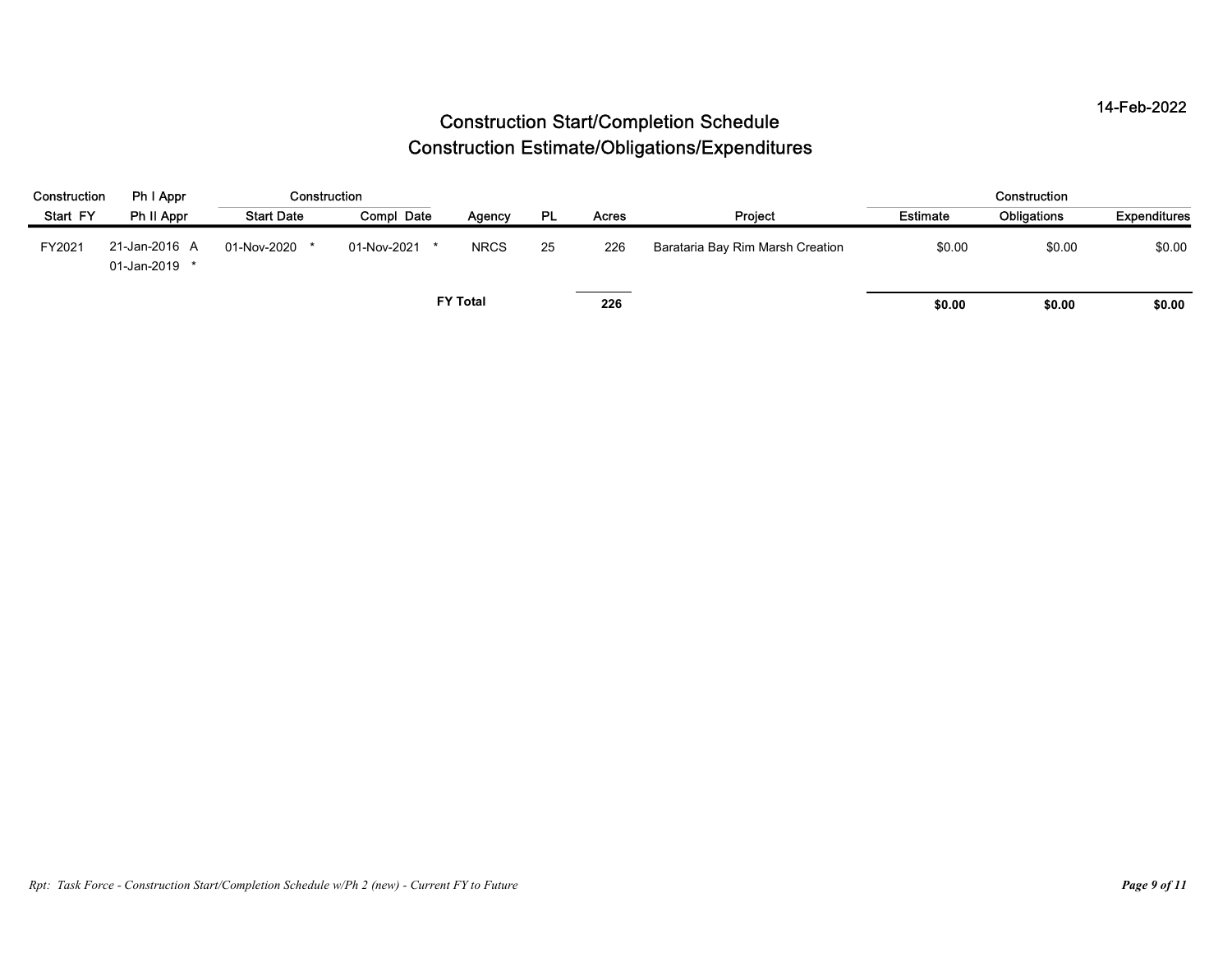|              |                                |                   |             |                 |    |              | <b>Construction Start/Completion Schedule</b>         |          |              | 14-Feb-2022  |
|--------------|--------------------------------|-------------------|-------------|-----------------|----|--------------|-------------------------------------------------------|----------|--------------|--------------|
|              |                                |                   |             |                 |    |              | <b>Construction Estimate/Obligations/Expenditures</b> |          |              |              |
|              |                                |                   |             |                 |    |              |                                                       |          |              |              |
| Construction | Ph I Appr                      | Construction      |             |                 |    |              |                                                       |          | Construction |              |
| Start FY     | Ph II Appr                     | <b>Start Date</b> | Compl Date  | Agency          | PL | <b>Acres</b> | Project                                               | Estimate | Obligations  | Expenditures |
| FY2023       | 12-Feb-2019 A<br>01-Jan-2022 * | 23-Apr-2023       | 01-Aug-2024 | <b>FWS</b>      | 28 | 297          | Grand Bayou Ridge and Marsh<br>Restoration            | \$0.00   | \$0.00       | \$0.00       |
|              |                                |                   |             | <b>FY Total</b> |    | 297          |                                                       | \$0.00   | \$0.00       | \$0.00       |
|              |                                |                   |             |                 |    |              |                                                       |          |              |              |
|              |                                |                   |             |                 |    |              |                                                       |          |              |              |